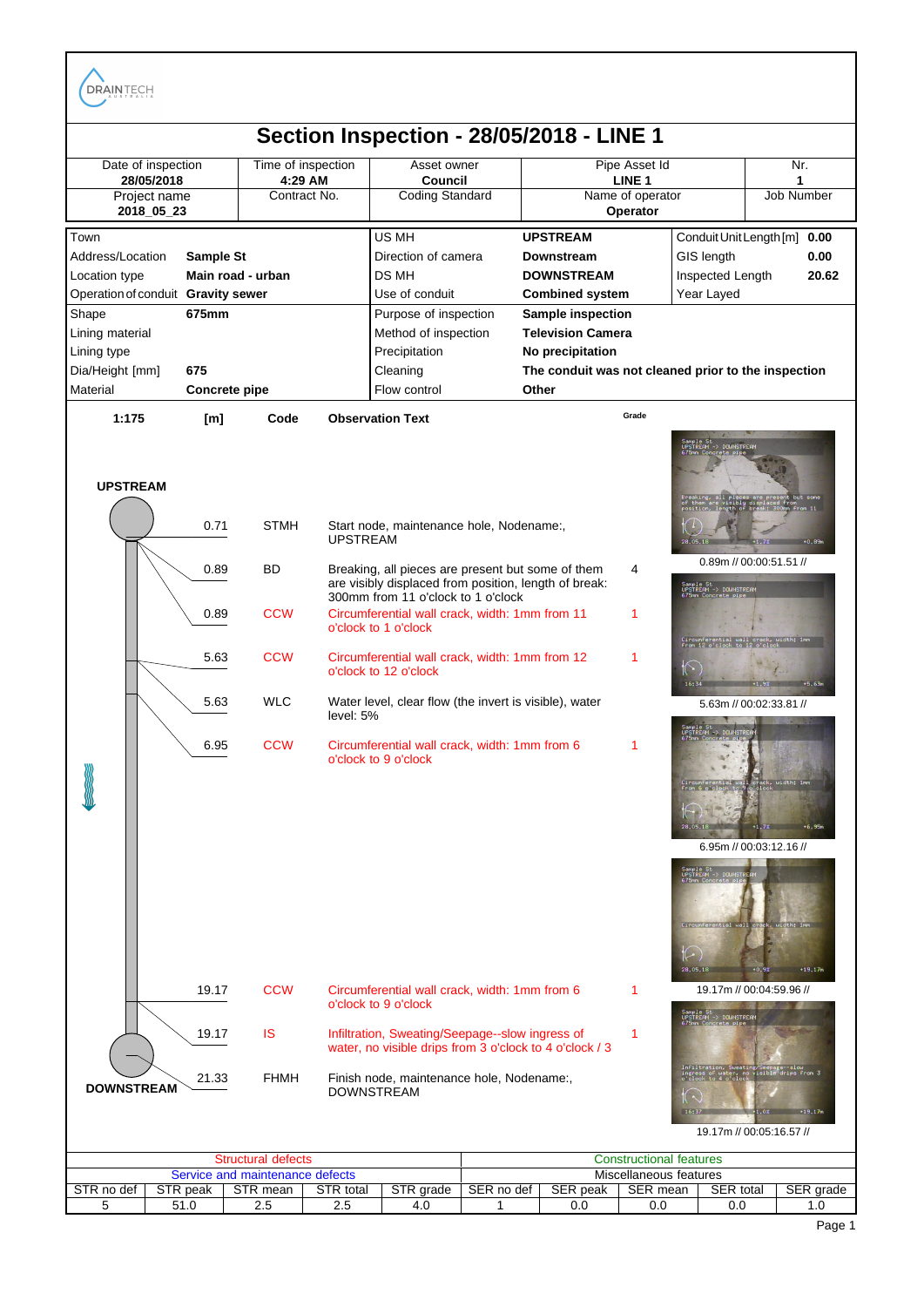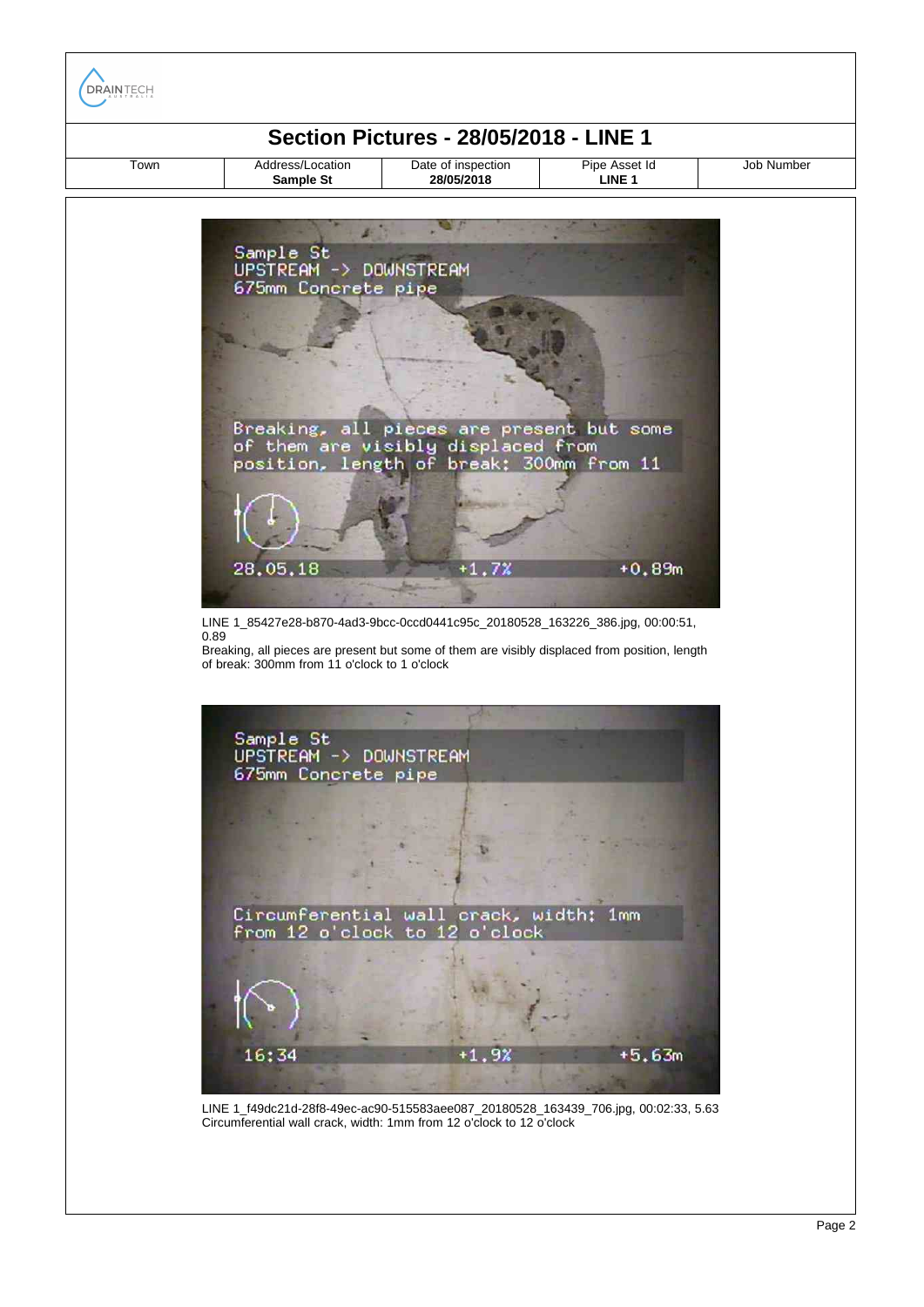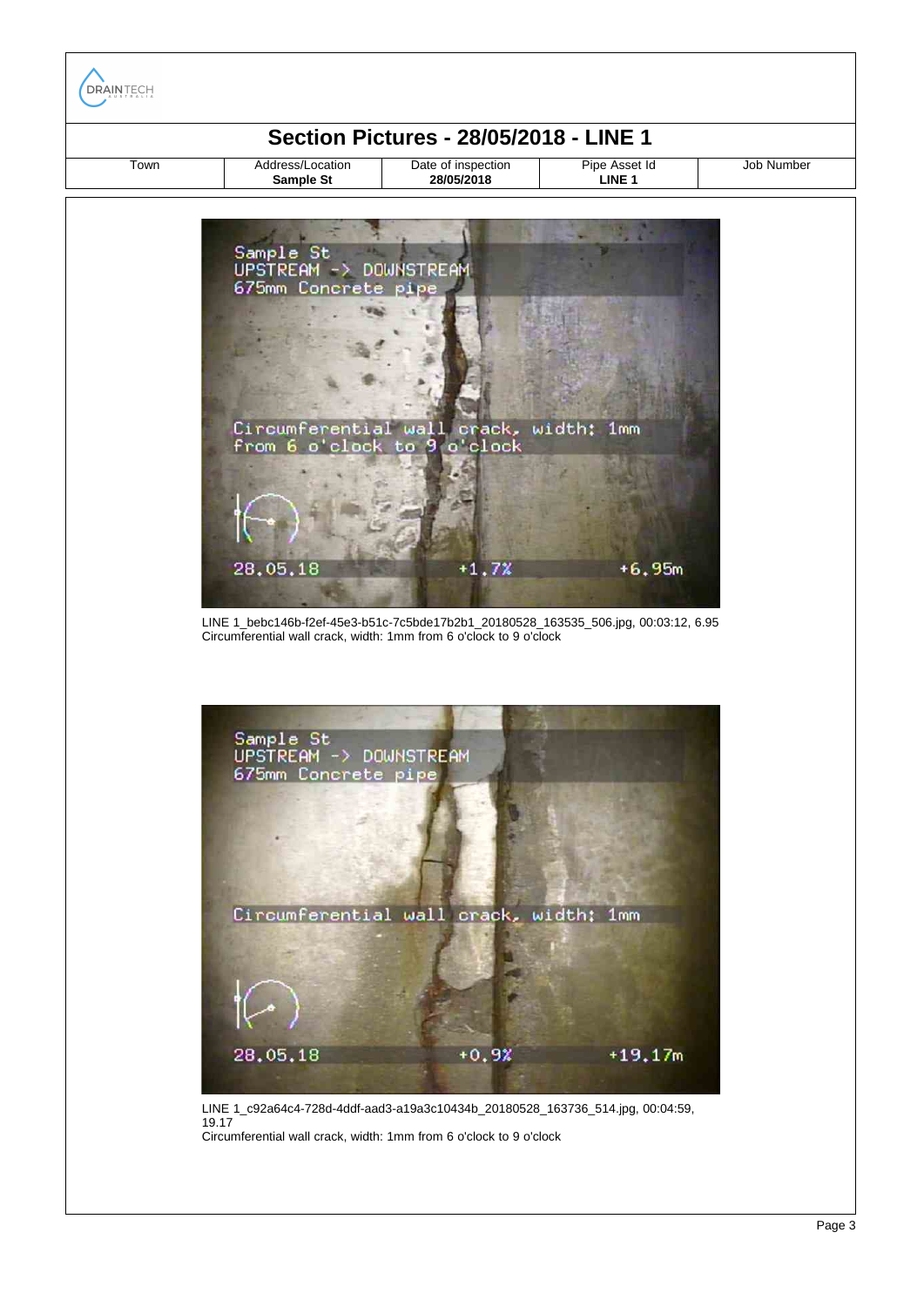| <b>Section Pictures - 28/05/2018 - LINE 1</b> |                                                            |                                                                                                           |                                    |            |  |  |  |  |  |
|-----------------------------------------------|------------------------------------------------------------|-----------------------------------------------------------------------------------------------------------|------------------------------------|------------|--|--|--|--|--|
| Town                                          | Address/Location<br>Sample St                              | Date of inspection<br>28/05/2018                                                                          | Pipe Asset Id<br>LINE <sub>1</sub> | Job Number |  |  |  |  |  |
|                                               | Sample St<br>UPSTREAM -> DOWNSTREAM<br>675mm Concrete pipe | Infiltration, Sweating/Seepage--slow<br>ingress of water, no visible drips from 3<br>o'clock to 4 o'clock |                                    |            |  |  |  |  |  |
|                                               |                                                            |                                                                                                           |                                    |            |  |  |  |  |  |

LINE 1\_b914e14c-98b2-46be-b94f-6c1f6bdea3e9\_20180528\_163804\_149.jpg, 00:05:16, 19.17

Infiltration, Sweating/Seepage--slow ingress of water, no visible drips from 3 o'clock to 4 o'clock